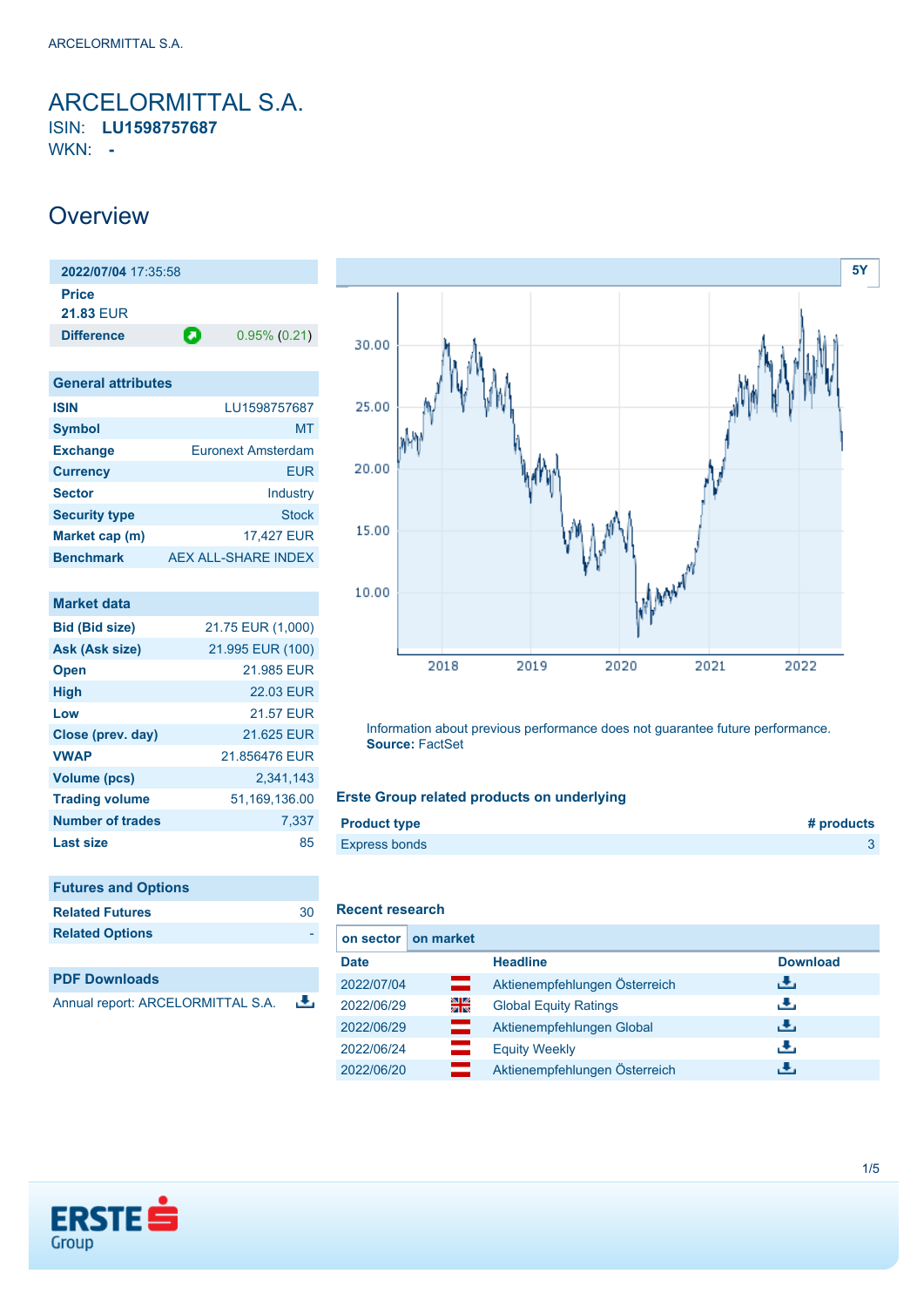# **Details**

**2022/07/04** 17:35:58 **Price**

**21.83** EUR

**Difference 0.95% (0.21)** 

| <b>General attributes</b> |                           |
|---------------------------|---------------------------|
| <b>ISIN</b>               | LU1598757687              |
| <b>Symbol</b>             | MT                        |
| <b>Exchange</b>           | <b>Furonext Amsterdam</b> |
| <b>Currency</b>           | EUR                       |
| <b>Sector</b>             | Industry                  |
| <b>Security type</b>      | <b>Stock</b>              |
| Market cap (m)            | 17,427 EUR                |
| <b>Benchmark</b>          | AEX ALL-SHARE INDEX       |

| <b>Market data</b>    |                   |
|-----------------------|-------------------|
| <b>Bid (Bid size)</b> | 21.75 EUR (1,000) |
| Ask (Ask size)        | 21.995 EUR (100)  |
| <b>Open</b>           | 21.985 EUR        |
| <b>High</b>           | 22.03 FUR         |
| Low                   | <b>21.57 FUR</b>  |
| Close (prev. day)     | 21.625 EUR        |
| <b>VWAP</b>           | 21.856476 EUR     |
| <b>Volume (pcs)</b>   | 2.341.143         |
| <b>Trading volume</b> | 51,169,136.00     |
| Number of trades      | 7,337             |
| Last size             | 85                |

| <b>Performance and Risk</b> |           |           |         |  |  |
|-----------------------------|-----------|-----------|---------|--|--|
|                             | 6M        | 1Y        | 3Υ      |  |  |
| <b>Perf (%)</b>             | $-24.56%$ | $-17.56%$ | +39.86% |  |  |
| Perf (abs.)                 | $-7.11$   | $-4.65$   | $+6.22$ |  |  |
| <b>Beta</b>                 | 1.34      | 1.32      | 1.69    |  |  |
| <b>Volatility</b>           | 51.31     | 46.73     | 54.29   |  |  |



Information about previous performance does not guarantee future performance. **Source:** FactSet

| <b>Price data</b>                           |                        |
|---------------------------------------------|------------------------|
| Ø price 5 days   Ø volume 5 days (pcs.)     | 22.08 EUR (3,971,497)  |
| Ø price 30 days   Ø volume 30 days (pcs.)   | 26.42 EUR (5,111,367)  |
| Ø price 100 days   Ø volume 100 days (pcs.) | 27.55 EUR (5,921,008)  |
| Ø price 250 days   Ø volume 250 days (pcs.) | 27.74 EUR (5,733,717)  |
| <b>YTD High   date</b>                      | 33.02 EUR (2022/01/12) |
| <b>YTD Low   date</b>                       | 21.04 EUR (2022/06/30) |
| 52 Weeks High   date                        | 33.02 EUR (2022/01/12) |
| 52 Weeks Low   date                         | 21.04 EUR (2022/06/30) |

### **Erste Group related products on underlying**

| <b>Product type</b> | # products |
|---------------------|------------|
| Express bonds       |            |

### **All listings for ARCELORMITTAL S.A.**

| Exchange $\bigoplus$  | Date           | <b>Time Price</b> |                       | <b>Trading</b><br>volume (mio.) trades | <b>Number of</b> |
|-----------------------|----------------|-------------------|-----------------------|----------------------------------------|------------------|
| Xetra                 | 2022/<br>07/04 |                   | 17:35 21.655 EUR 0.20 |                                        | 63               |
| Vienna Stock Exchange | 2022/          |                   | 16:00 21.865 EUR 0.01 |                                        |                  |

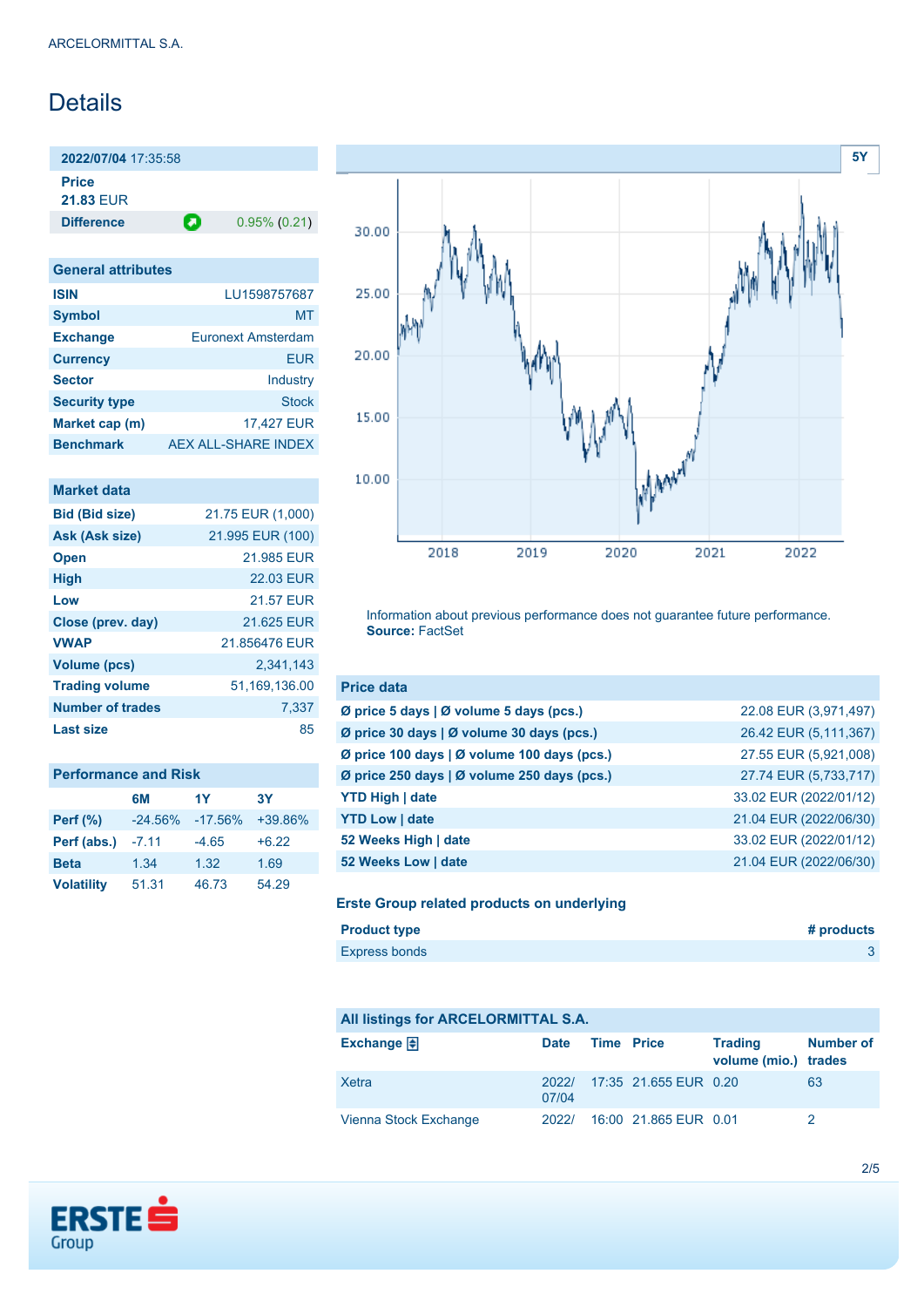|                                                                 | 07/04          |                       |       |                |
|-----------------------------------------------------------------|----------------|-----------------------|-------|----------------|
| Tradegate                                                       | 2022/<br>07/04 | 22:26 21.85 EUR       | 0.07  | 26             |
| <b>Stuttgart</b>                                                | 2022/<br>07/04 | 16:29 21.955 EUR 0.00 |       | 11             |
| <b>SIX Swiss Exchange</b>                                       | 2019/<br>06/21 | 17:36 17.08 CHF       | 0.00  | $\mathbf{1}$   |
| <b>Munich</b>                                                   | 2022/<br>07/04 | 11:48 21.825 EUR 0.00 |       | $\overline{2}$ |
| <b>London Stock Exchange</b><br><b>European Trade Reporting</b> | 2022/<br>07/04 | 17:30 21.94 EUR       | 0.00  | 1              |
| Hanover                                                         | 2022/<br>07/04 | 08:00 21.67 EUR       | 0.00  | 1              |
| Hamburg                                                         | 2022/<br>07/04 | 08:00 21.67 EUR       | 0.00  | 1              |
| Frankfurt                                                       | 2022/<br>07/04 | 16:31 21.99 EUR       | 0.01  | $\overline{2}$ |
| <b>FINRA other OTC Issues</b>                                   | 2022/<br>06/24 | 16:27 23.845 USD 0.33 |       | $\mathbf{1}$   |
| <b>Euronext Amsterdam</b>                                       | 2022/<br>07/04 | 17:35 21.83 EUR       | 51.17 | 7,337          |
| <b>Duesseldorf</b>                                              | 2022/<br>07/04 | 19:31 21.76 EUR       | 0.00  | 10             |
| <b>Berlin</b>                                                   | 2022/<br>07/04 | 08:04 21.81 EUR       | 0.00  | 1              |
| <b>BME Continuous Market</b>                                    | 2022/<br>07/04 | 17:38 21.845 EUR 4.70 |       | 800            |

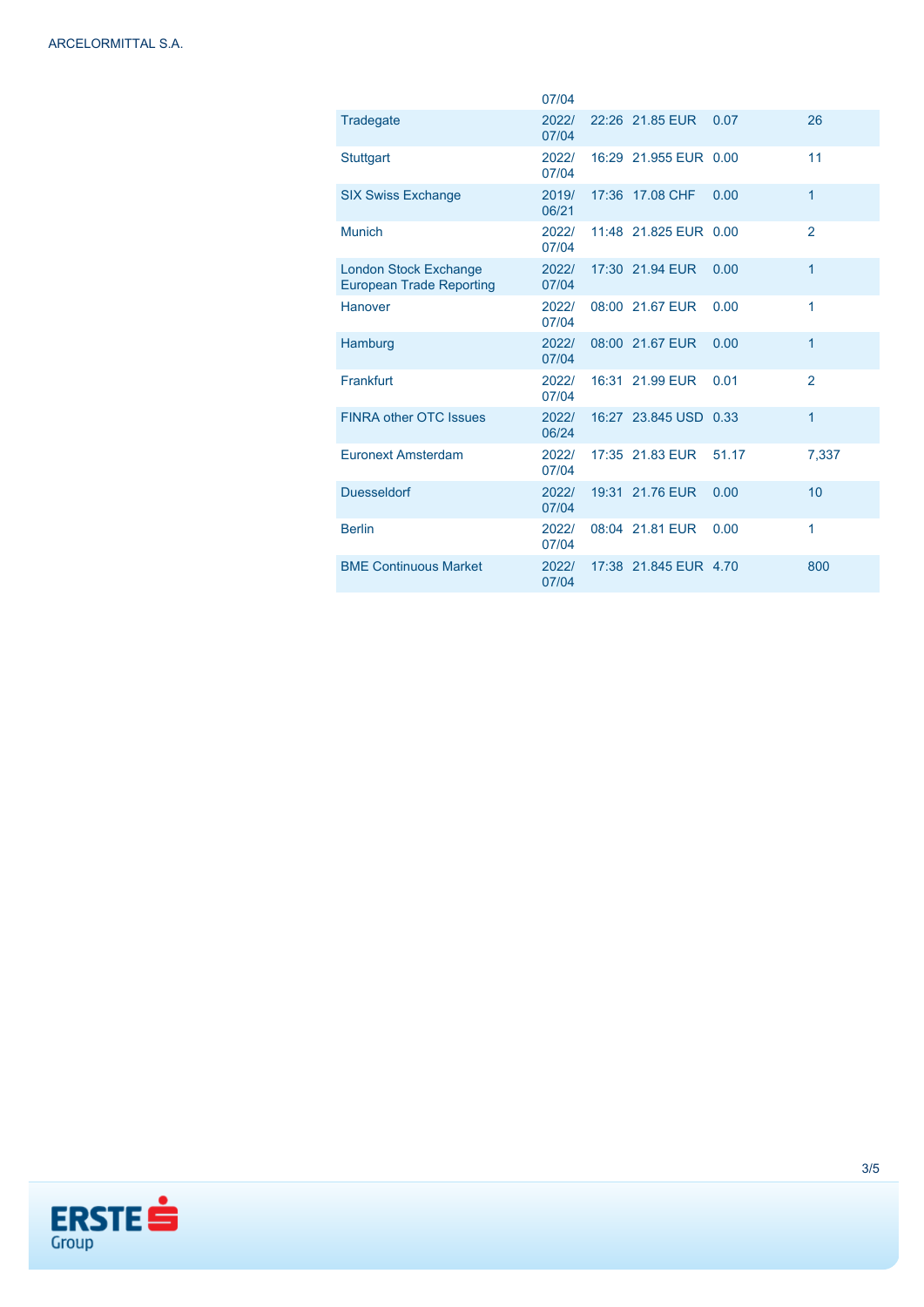## Company profile

#### **Company Logo**



### **Contact Details**

ARCELORMITTAL SA

- -

| 24-26, Boulevard d'Avranches - 1160<br>Luxembourg |  |
|---------------------------------------------------|--|
| Telefon: 352-4792-1                               |  |
| Fax: 352-4792-2675                                |  |
| E-mail: contact@arcelormittal.com                 |  |

### **PDF Downloads**

Annual report: ARCELORMITTAL S.A.

违

#### **Company Profile**

ArcelorMittal SA is a holding company, which engages in steelmaking and mining activities. It operates through the following business segments: NAFTA; Brazil; Europe; Africa and Commonwealth of Independent States (ACIS), Mining, and Others. The NAFTA segment consists of flat products such as slabs, hot-rolled coil, cold-rolled coil, coated steel, and plate. The Brazil segment covers wire rod, bar and rebars, billets, blooms, and wire drawing. The Europe segment offers hot-rolled coil, cold-rolled coil, coated products, tinplate, plate, and slab. The ACIS segment produces a combination of flat, long, and tubular products. The Mining segment focuses on steel operations. The company was founded by Lakshmi Niwas Mittal in 1976 and is headquartered in Luxembourg.

#### **Members of Management Board**

| <b>Aditya Mittal</b>                           | Chairman of<br><b>Managing Board</b>    |
|------------------------------------------------|-----------------------------------------|
| <b>David George</b><br>Clarke                  | <b>Member of Executive</b><br>Committee |
| <b>Gregory Ludkovsky</b>                       | <b>Member of Executive</b><br>Committee |
| <b>Pinakin Chaubal</b>                         | <b>Member of Executive</b><br>Committee |
| Anne van Ysendyck                              | <b>Member of Executive</b><br>Committee |
| Augustine<br>Kochuparampil                     | <b>Member of Executive</b><br>Committee |
| <b>Bart Wille</b>                              | <b>Member of Executive</b><br>Committee |
| <b>Benjamin Mário</b><br><b>Baptista Filho</b> | <b>Member of Executive</b><br>Committee |
| <b>Bradley Davey</b>                           | <b>Member of Executive</b><br>Committee |
| <b>Charlotte Wolff</b>                         | <b>Member of Executive</b><br>Committee |
| <b>Cédric Bouzar</b>                           | <b>Member of Executive</b><br>Committee |
| <b>Daniel Fairclough</b>                       | <b>Member of Executive</b><br>Committee |
| <b>Dilip Oommen</b>                            | <b>Member of Executive</b><br>Committee |
| <b>Geert Maurice van</b><br>Poelvoorde         | <b>Member of Executive</b><br>Committee |
| <b>Genuino Christino</b>                       | <b>Member of Executive</b><br>Committee |
| <b>Hendrik Jacobus</b><br>Verster              | <b>Member of Executive</b><br>Committee |
| <b>Henk Scheffer</b>                           | <b>Member of Executive</b><br>Committee |
| Jefferson de Paula                             | <b>Member of Executive</b><br>Committee |
| <b>John Brett</b>                              | <b>Member of Executive</b><br>Committee |
| Jorge Luiz Ribeiro<br>de Oliveira              | <b>Member of Executive</b><br>Committee |

#### **Board of directors**

| I akshmi Niwas<br>Mittal               | <b>Chairman of Supervisory</b><br><b>Board</b> |
|----------------------------------------|------------------------------------------------|
| <b>Bruno Lafont</b>                    | <b>Member of Supervisory</b><br><b>Board</b>   |
| Clarissa Lins                          | <b>Member of Supervisory</b><br><b>Board</b>   |
| <b>Etjenne</b><br>Schneider            | <b>Member of Supervisory</b><br><b>Board</b>   |
| Karel de Gucht                         | <b>Member of Supervisory</b><br><b>Board</b>   |
| <b>Karyn Ovelmen</b>                   | <b>Member of Supervisory</b><br><b>Roard</b>   |
| <b>Michel Wurth</b>                    | <b>Member of Supervisory</b><br><b>Board</b>   |
| Suzanne<br><b>Nimocks</b>              | <b>Member of Supervisory</b><br><b>Board</b>   |
| <b>Tye Burt</b>                        | <b>Member of Supervisory</b><br><b>Board</b>   |
| <b>Vanisha Mittal</b><br><b>Bhatia</b> | <b>Member of Supervisory</b><br><b>Board</b>   |